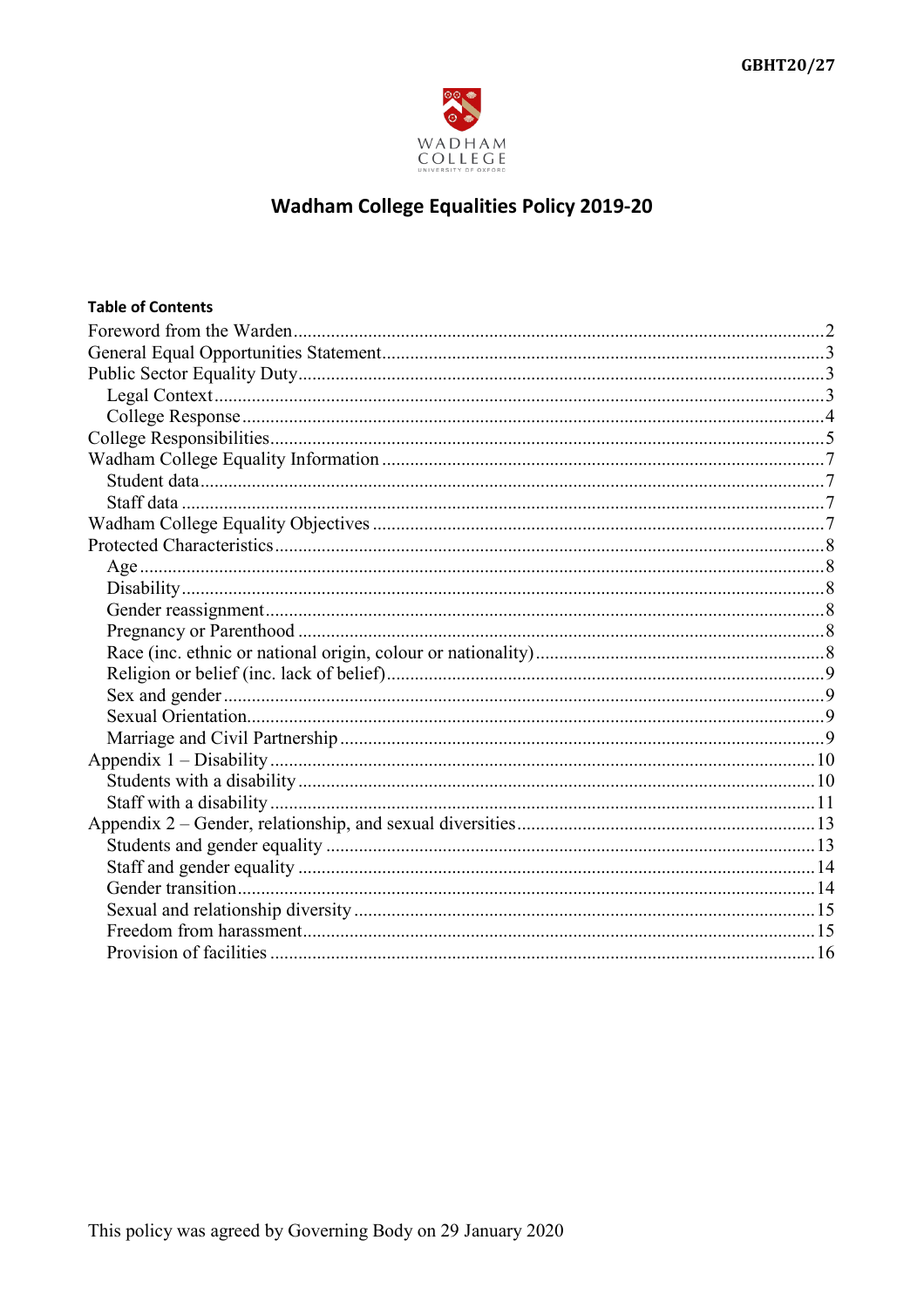## **Introduction**

The College welcomes diversity amongst its students, staff and visitors, recognising the particular contributions to the achievement of the College's mission that can be made by individuals from a wide range of backgrounds and experiences.

This policy, to be read in conjunction with the Equalities Action Plan, sets out the aims and actions of the College in relation to the protected characteristics described in the Equality Act 2010.

## <span id="page-1-0"></span>**Foreword from the Warden**

More than 400 years after its foundation, a continuing respect for human diversity and the benefits that difference can bring to our joint intellectual endeavour remains close to Wadham's heart. Our College has a proud tradition of being at the forefront of advancing equal rights and this document outlines how we hope to build on this heritage into the future.

From the explicit solidarity we show in flying the rainbow flag over the College throughout LGBT History Month (the first college in Oxford to do so), to the daily celebration of our differences through our shared passion for learning and research, Wadham tries to live out its vision of a culturally inclusive society.

While we have some achievements to record, the College is keenly aware that work on the protection and advancement of equality of opportunity is never truly complete, and so our work continues. We have appointed Tutors for Equality and Diversity, for Women and for Race to guide and support students across the College where issues arise. Wadham has adopted the University's common framework for supporting disabled students, offering a strategic overview and day to day support. We have also established the Wadham Human Rights Forum, at which leading national and international figures discuss their crucial work in advancing and safeguarding the freedom and rights of individuals beyond our own community.

This document articulates the way in which the College seeks to create an environment in which everyone can take advantage of the unique opportunities that living, working and studying in Oxford bring, whatever their background.

The Equalities Action Plan accompanying this policy provides a snapshot of the areas in which the College is working to enable this vision to be realised and renewed with each new generation of students, staff and academics.

In the end, it is the manner in which all members of our academic community live alongside and relate to each other that stands testament to Wadham's desire to ensure equality of opportunity for each individual, without exception.

Lord Macdonald QC Warden November 2019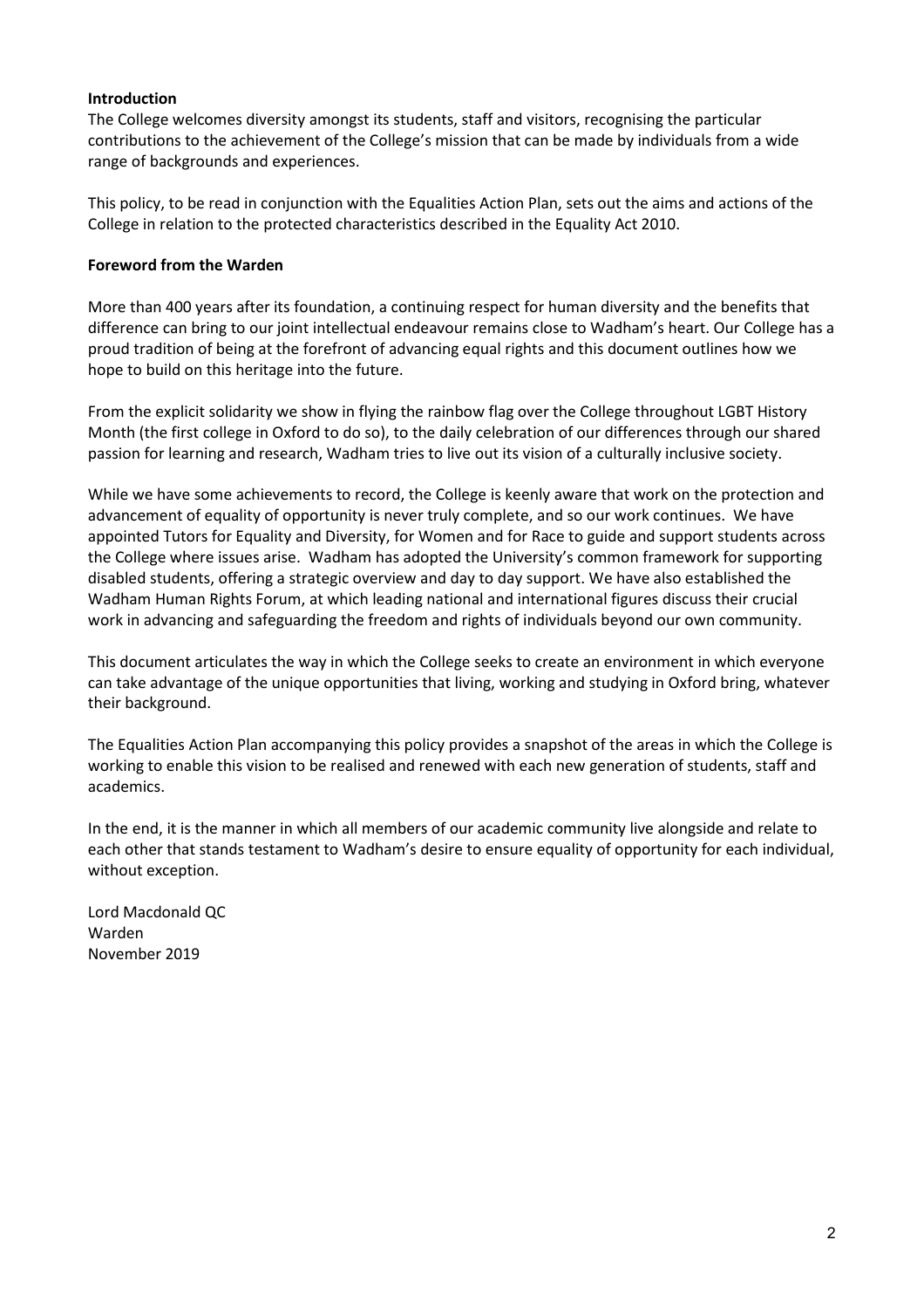## <span id="page-2-0"></span>**General Equal Opportunities Statement**

The policy and practice of Wadham College requires that all staff are offered equal opportunities within employment and that entry into employment with the College and progression within employment will be determined only by personal merit and the application of criteria which are related to the duties of each particular post and the relevant salary structure. In all cases, ability to perform the job will be the primary criterion.

In relation to students the College aims to provide education of excellent quality at undergraduate and graduate level for intellectually able students, whatever their background. In pursuit of this aim, the College is committed to using its best endeavours to ensure that all of its activities are governed by principles of equality of opportunity, and that all students are helped to achieve their full academic potential. This statement applies to recruitment and admissions, to the coverage of the curriculum, to teaching and assessment of progress, to welfare and support services, and to staff development and training.

Subject to statutory provisions, the aim of our policy is to ensure that no applicant, student, or member of staff will be discriminated against on the basis of age, disability, gender reassignment, marriage or civil partnership, pregnancy or parenthood, race, religion or belief, sex, or sexual orientation, or be disadvantaged by conditions or requirements which cannot be shown to be permitted by law.

#### <span id="page-2-1"></span>**Public Sector Equality Duty**

The College is subject to the Public Sector Equality Duty, which is intended to promote equality for all. The College will publish sufficient information to demonstrate its compliance with the public sector equality duty in line with the timescales set out in legislation. In particular, it will publish information where appropriate on:

- Staff and students who share a protected characteristic<sup>1</sup>.
- The intended impact of the College's equality policies and practices.
- The College's equality objectives.
- Details of engagement undertaken to meet the three specific equality duties.

#### <span id="page-2-2"></span>**Legal Context**

The Equality Act 2010 introduced the concept of the Public Sector Equality Duty which came into force in April 2011. Its aim was to encourage public bodies to positively promote equality, not merely avoid discrimination.

Under the duty, the College must have due regard to the need to:

- 1. Eliminate unlawful discrimination, harassment and victimisation and other conduct prohibited by the Equality Act;
- 2. Advance equality of opportunity between people who share a protected characteristic and those who do not; and
- 3. Foster good relations between people who share a protected characteristic and those who do not.

Having "due regard" means consciously considering the three aims above as part of its decision making processes and when it is reviewing or developing policies.

 $1$  All students of the College are also members of the University of Oxford. The College does not routinely collect information from its students relating to any of the protected characteristics. Data on the student population of the University of Oxford is available fro[m www.admin.ox.ac.uk/eop/.](http://www.admin.ox.ac.uk/eop/)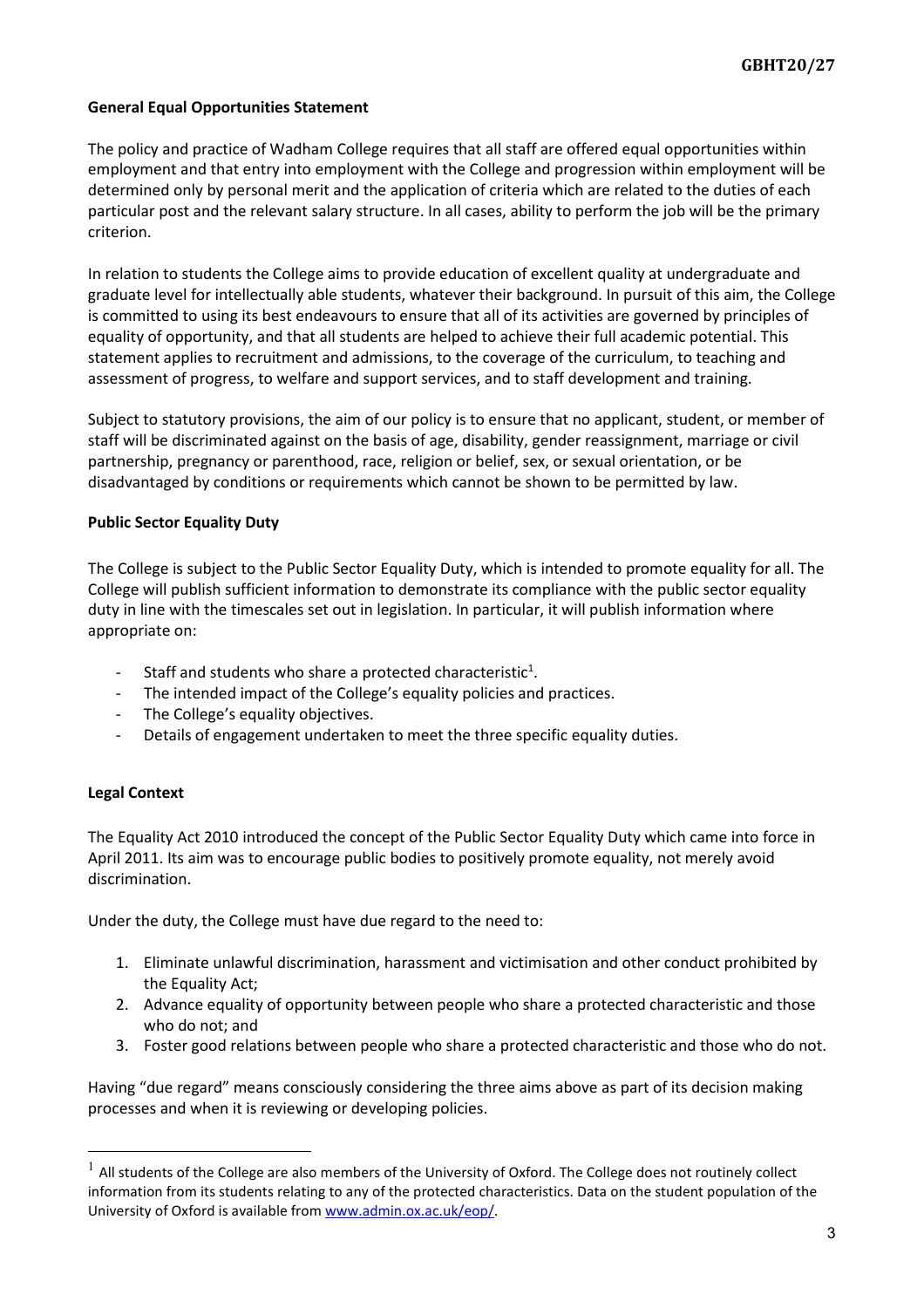Due regard for "advancing equality" involves removing or minimising disadvantages suffered by people due to their protected characteristics; taking steps to meet the needs of people from protected groups where these are different from the needs of other people; and encouraging people from protected groups to participate in public life or in other activities where their participation is disproportionately low.

"Fostering good relations" involves tackling prejudice and promoting understanding between people from different groups.

Subject to statutory provisions, the College may undertake proportionate measures in order to reduce disadvantage, meet special needs or encourage participation of certain persons or groups of persons.

#### <span id="page-3-0"></span>**College Response**

Wadham College is committed to fulfilling the public sector equality duty. It already has in place a number of procedures to ensure compliance, including:

Once a year receiving monitoring data for analysis by the Equality Committee. The Equality Committee meets termly and reports to the Governing Body.

Operating a complaints procedure for staff or students with a grievance about unfair or unequal treatment and publishing the same in appropriate handbooks.

Facilitating OUSU-led training to students, especially during Freshers' Week, and offering training to staff at different points in the academic year on equality matters.

Reviewing the make-up of College staff by considering data from recruitment monitoring forms. Making an explicit declaration on job advertisements that the College is an equal opportunities employer, and positively encouraging applications from women and ethnic minority candidates for academic posts.

Empowering the Equality Committee to ask other committees and working groups to consider specific points that come under their remits, which have impacts on equality across the College. This ensures that all of the College's committees properly undertake their obligation to monitor and assess the impact that their decisions have on equality.

The appointment of a Tutor for Women, Tutor for Race, and Tutor for Equality and Diversity, available for students to discuss issues or problems relating to equality.

#### **College Values**

Wadham has a proud tradition of being at the forefront of advancing equality of opportunity, and celebrates vigorous debate, independent thought, and academic excellence. We seek to create a welcoming, accessible, and secure environment in which to work, study, live, and visit. Our community embraces people of all ages, backgrounds, races/ethnicities, nationalities, beliefs (including religious beliefs), genders, sexualities, dis/abilities, and appearances. This diversity, underpinned by mutual respect and consideration, enriches us all.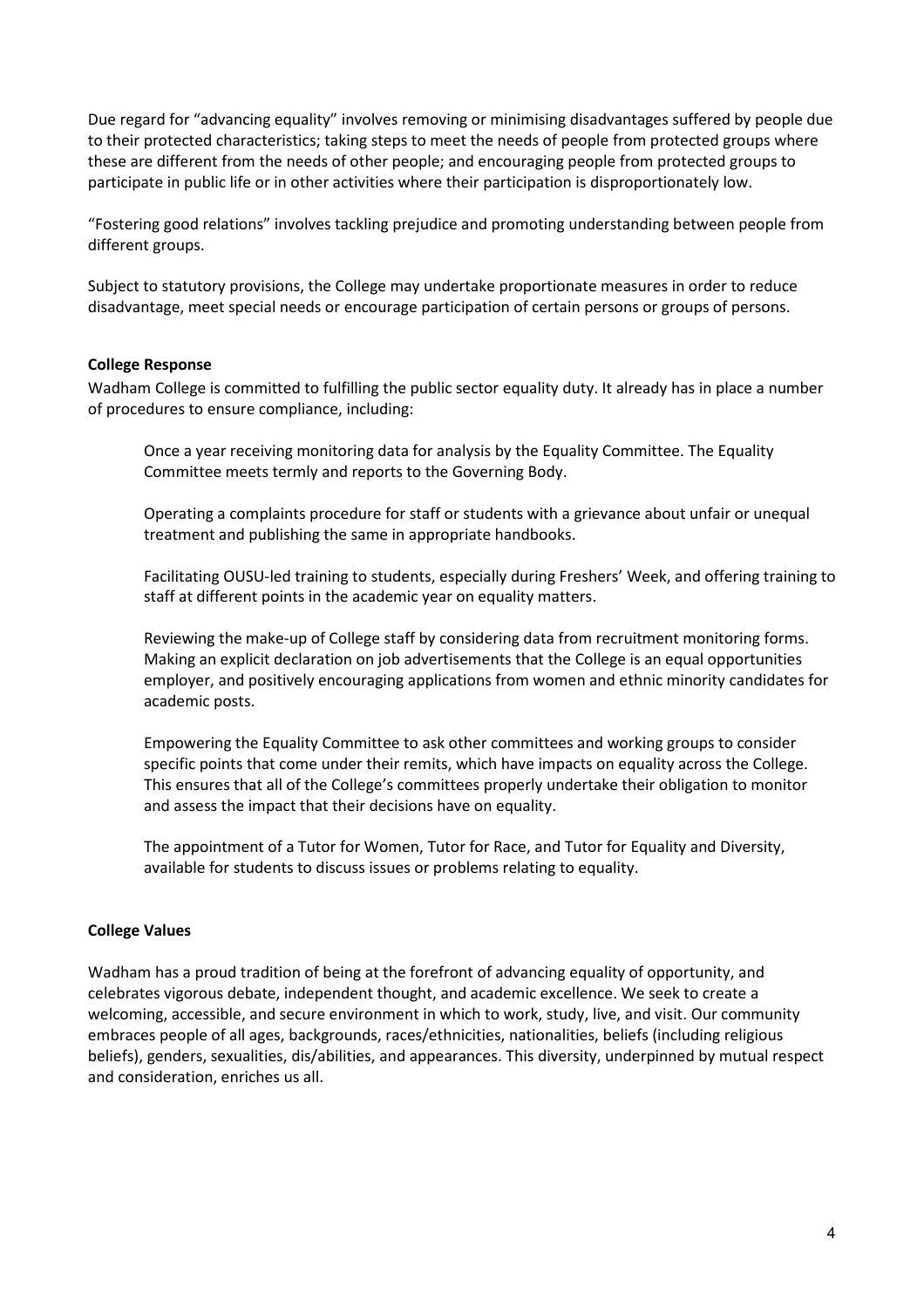## <span id="page-4-0"></span>**College Responsibilities**

To streamline the understanding of where responsibility lies for equality matters, the College has established the following:

- 1. The Governing Body is responsible for securing compliance with the Public Sector Equality Duty. In addition, the Governing Body is also responsible for securing compliance with all legislation underlying these policies and scheme. It is also ultimately responsible for the production, approval, implementation, monitoring and evaluation of action plans associated with equality matters.
- 2. The Warden is responsible for providing leadership in the promotion and implementation of all aspects of the College's equality policies.
- 3. The College's Equality Committee is responsible to the Governing Body for the development, implementation, monitoring, evaluation, prioritisation and review of all aspects of the College's equality policies.
- 4. All College committees are responsible for ensuring that the College's equality policies are embedded in their duties and functions in relation to both students and staff. The first meeting of each committee in each academic year is reminded of Equality legislation, and appropriate papers circulated.
- 5. All employees with managerial responsibility have a duty to take forward specific actions under the College's equality policies, in addition to the general and specific duties under the Act.
- 6. All staff and students within the College have a duty to comply with its equality policies.
- 7. The Senior Tutor and Domestic Bursar act as the College's "Disability Leads" in accordance with the provisions of the University's Common Framework for Supporting Disabled Students. The Academic Administrator acts as Disability Coordinator.
- 8. The College's Tutor for Women, Tutor for Race, and Tutor for Equality and Diversity, attend relevant committees, promote events, and are available for students to discuss issues or problems relating to equality:

# **1. Tutor for Equality and Diversity**

The Tutor for Equality and Diversity shall:-

- i. be available to discuss issues, problems, or queries relating to protected characteristics and minority issues;
- ii. provide a link between student equality representatives and Governing Body;
- iii. assist with the progression of Wadham's equality objectives;
- iv. convene equalities-related events in conjunction with student equality representatives;
- v. be appointed as one of the College's harassment advisors;
- vi. be in shared attendance, in agreement with the other Equality-Tutors (Tutor for Race and Tutor for Women), of Committee meetings such as: Liaison Committee, Equality Committee, and Welfare Committee.

## **2. Tutor for Race**

The Tutor for Race shall:

- i. assist with the progression and implementation of Wadham's equality objectives related to race;
- ii. be responsible for undergraduate matters on the Tutorial Board agenda;
- iii. provide a link between People of Colour and Racial Equality Wadham SU officers and Governing Body;
- iv. maintain an awareness of the University's work in this area;
- v. work to ensure that clear avenues exist for the communication and resolution of race-related issues;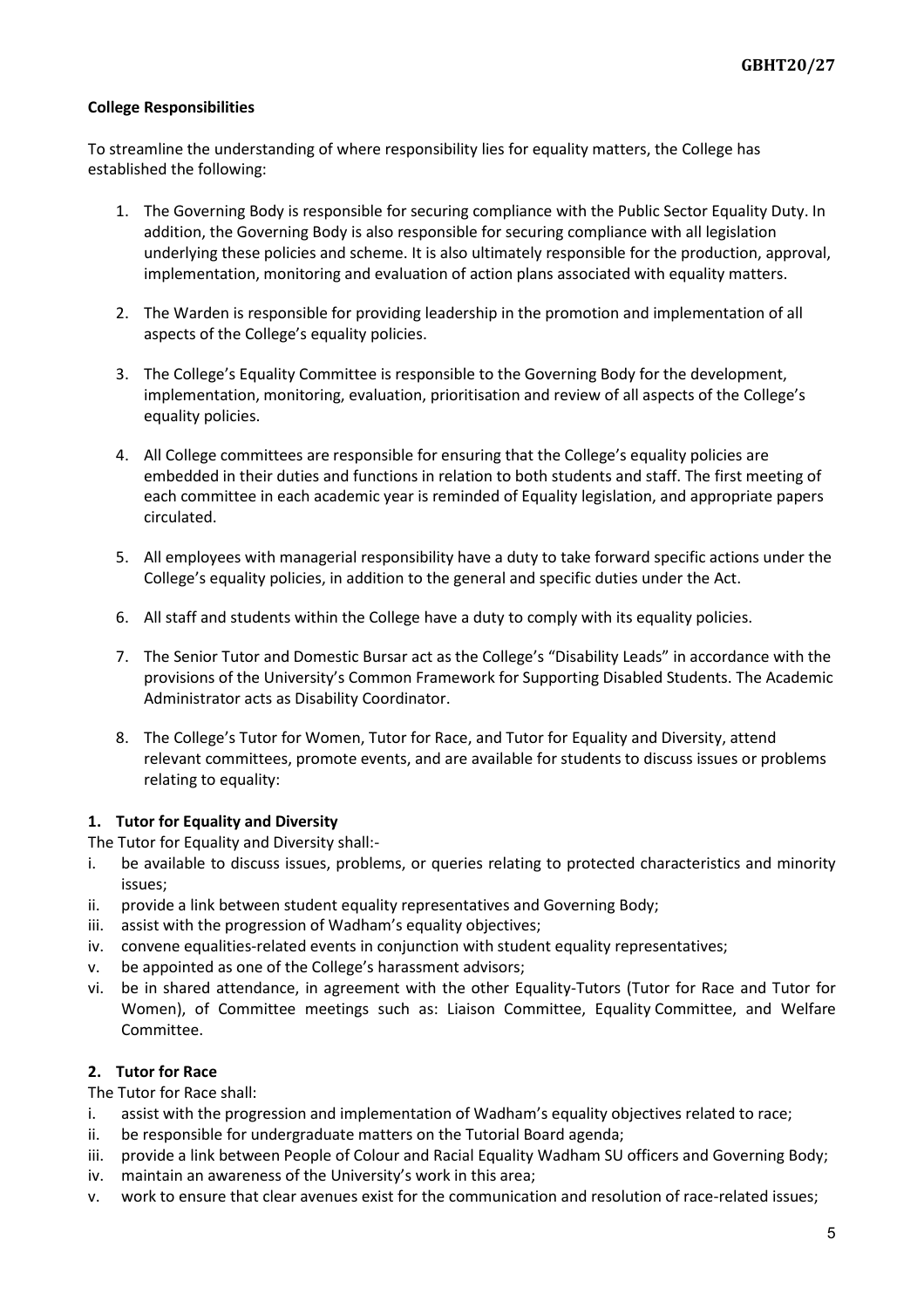- vi. convene and help to organise and promote race-related events in conjunction with SU representatives; in particular, in regards to the Race Symposium held at Wadham on an annual basis;
- vii. promote a discussion on curriculum diversity;
- viii. if necessary, be appointed as one of the College's harassment advisors;
- ix. be in shared attendance, in agreement with the other Equality-Tutors (Tutor for Equality and Diversity, and Tutor for Women), of Committee meetings such as: Liaison Committee, Equality Committee, and Welfare Committee.

## **3. Tutor for Women**

The Tutor for Women shall:

- i. assist with the progression and implementation of Wadham's equality objectives related to gender
- ii. be responsible for undergraduate matters on the Tutorial Board agenda;
- iii. provide a link between women, Wadham SU Women's Rep, and Governing Body;
- iv. maintain an awareness of the University's work in this area;
- v. work to ensure that clear avenues exist for the communication and resolution of gender-related issues;
- vi. convene and help to organise and promote gender-related events in conjunction with SU representatives; in particular,
- vii. promote a discussion on curriculum diversity;
- viii. if necessary, be appointed as one of the College's harassment advisors;
- ix. be in shared attendance, in agreement with the other Equality-Tutors (Tutor for Equality and Diversity, and Tutor for Women), of Committee meetings such as: Liaison Committee, Equality Committee, and Welfare Committee.
- x. be available to discuss issues, problems or queries relating particularly to the life of women students in the College, including academic, social and personal problems
- xi. where appropriate make representations to other College Officers in respect of such issues, problems, or queries.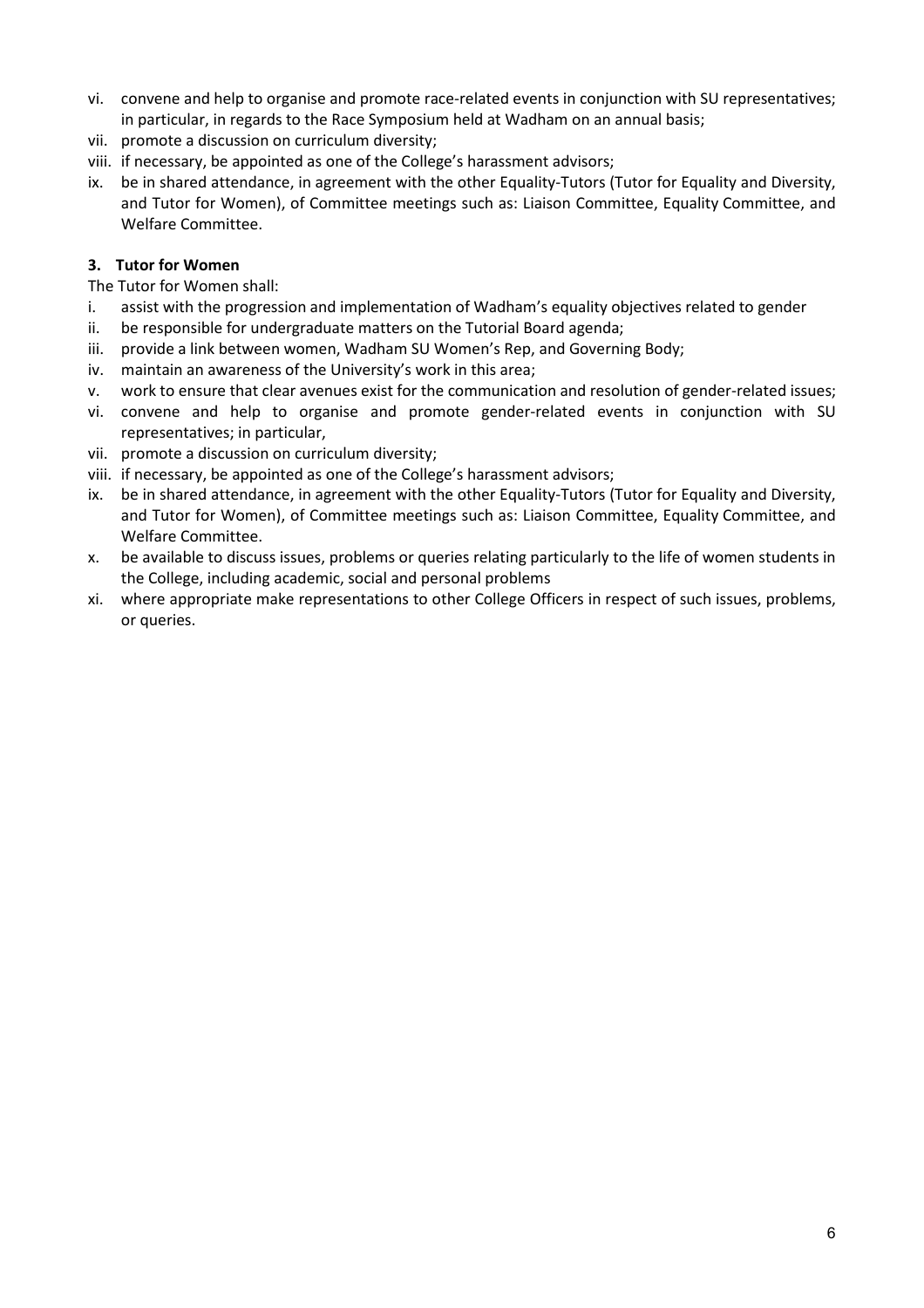#### <span id="page-6-0"></span>**Wadham College Equality Information**

The Equality Act and the Public Sector Equality Duty place a requirement on the College to publish information to demonstrate how it complies with the equality duty. This Policy describes how the College seeks to meet its responsibilities through policy and practice. Additionally, the legislation requires the College to publish information relating to employees and others affected by its policies where they share one or more of the protected characteristics.

#### <span id="page-6-1"></span>**Student data**

All students of the College are also members of the University of Oxford. The College does not routinely collect information from its students relating to any of the protected characteristics. It uses data from the University to inform its policy and practice in this area. Data on the student population of the University of Oxford is available fro[m www.admin.ox.ac.uk/eop](http://www.admin.ox.ac.uk/eop) and http://www.ox.ac.uk/about/facts-and-figures.

#### <span id="page-6-2"></span>**Staff data**

The College captures data from its academic and non-academic staff through an 'Equal Opportunities Monitoring Form', which it asks applicants for new positions to complete. The data is incorporated into an annual monitoring report provided by the Human Resources Manager to the Equalities Committee and published as required.

#### <span id="page-6-3"></span>**Wadham College Equality Objectives**

The Equality Committee has considered its Equality Objectives for the College for the next four years. These are kept under review. The College has agreed that it should:

- 1. Establish and maintain a good gender balance at all levels of the College's work. (2017-2021)
- 2. Apply the guidelines of the University's Common Framework for supporting students with disabilities, including in the admissions process, teaching and learning, examinations, and wider social and recreational provision, and updating policies accordingly. (2015-19)
- 3. Improve guidance and support for students with mental health problems. (2015-19)
- 4. Raise awareness of equality issues across the College. (2015-19)
- 5. Continue to develop Wadham as a trans-inclusive institution. (2017-21)
- 6. Incorporate and apply the guiding principles of the University's Race Charter (2018-2022)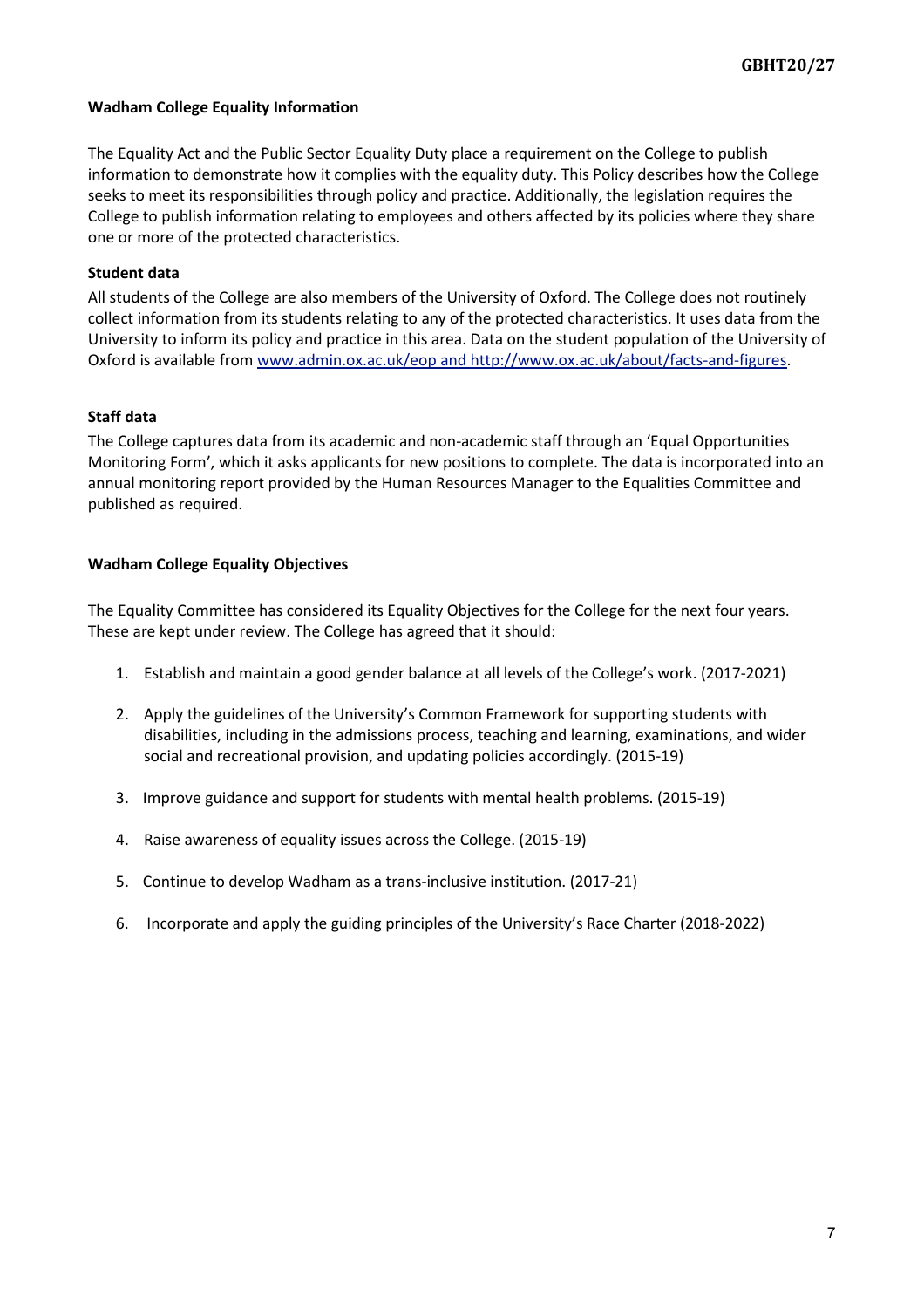## <span id="page-7-0"></span>**Protected Characteristics**

In the areas of disability, gender, relationship, and sexual diversities, the College has developed specific policies to ensure equality of opportunity and to prevent discrimination. These policies, attached as appendices to this document, should be read in conjunction with the 'General Equalities Statement' (the general statement). Where specific policy has not been developed, the general statement applies.

## <span id="page-7-1"></span>**Age**

The general statement ensures that staff or students sharing this protected characteristic are not discriminated against and are encouraged to engage positively in the life of the College.

In accordance with legislation, the College has introduced an Employer Justified Retirement Age (EJRA) policy which applies to all Fellows of the College.

## <span id="page-7-2"></span>**Disability**

The College has extensive policies to ensure equality for staff and students declaring a disability. In previous years, the College has introduced a number of structural and procedural measures. These measures have been used to inform the development of the specified policy on disability at Appendix 1. The College has adopted the University's Common Framework for Supporting Disabled Students. A copy of the Common Framework Statement is available at http://www.admin.ox.ac.uk/aad/swss/disability/.

#### <span id="page-7-3"></span>**Gender reassignment**

The general statement ensures that staff or students sharing this protected characteristic are not discriminated against and are encouraged to engage positively in the life of the College. Moreover, as part of the policy appendix on 'gender, relationship and sexual diversities', the College is committed to providing appropriate positive support for staff or students with transgender identities or histories whilst a member of the College. The College supports the University Transgender guide and policy which is available at http://www.admin.ox.ac.uk/eop/transgender

In considering gender balance within the College, individuals' declared gender will be used in calculations of the female:male ratio (where possible).

# <span id="page-7-4"></span>**Pregnancy or Parenthood**

The general statement ensures that staff or students sharing this protected characteristic are not discriminated against and are encouraged to engage positively in the life of the College.

Family leave entitlement (maternity, adoption, paternity parental leave and shared parental leave) applies equally to academic and non-academic members of staff and the College follows the University procedures.

With regards to students, the College's policy on intermission of studies specifically allows for a period of suspension without prejudice for students who are pregnant.

#### <span id="page-7-5"></span>**Race (inc. ethnic or national origin, colour or nationality)**

The general statement commits the College to ensuring that staff, students and visitors are treated equally, irrespective of race.

In relation to Access and Admissions policy, the College continues to work in conjunction with the University of Oxford Admissions Office and the Admissions Executive to encourage applications from under-represented groups, including ethnic minorities. Moreover, the College strives to ensure that all staff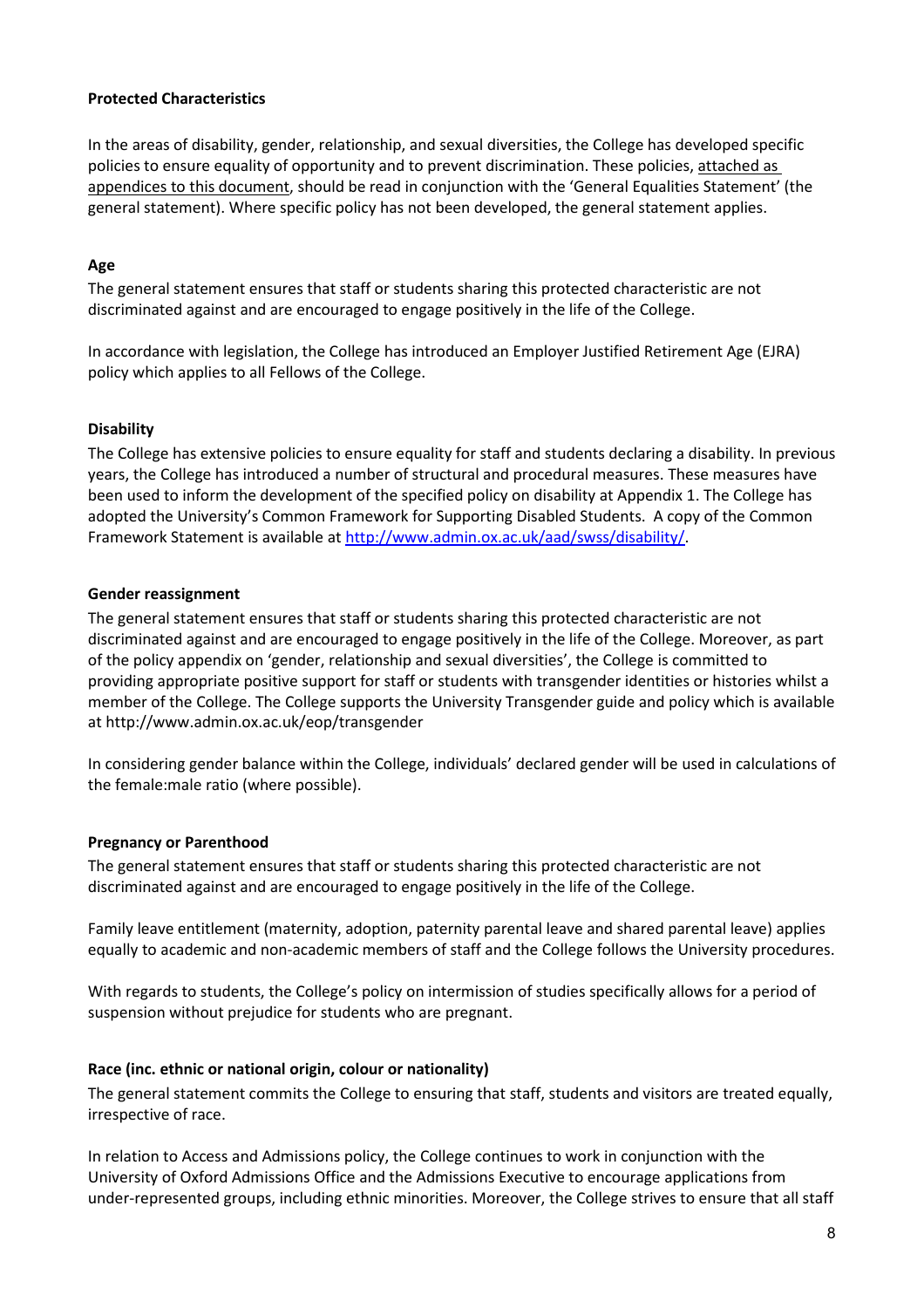involved in selection and interviewing candidates for admission are aware of the law and conduct the relevant procedures in manner that is fair, consistent, transparent and open to all. The College supports the Race Equality Charter

#### <span id="page-8-0"></span>**Religion or belief (inc. lack of belief)**

The general statement ensures that this is not considered when determining which students to admit, employing a new member of staff or considering promotions for existing staff. The recruitment of the Chaplain is exempt from this, as permitted by statute.

#### <span id="page-8-1"></span>**Sex and gender**

The College has a distinct gender policy appendix on gender, relationship and sexual diversities, which seeks to enhance the role of the general statement in ensuring that all staff and students in the College are treated equally, irrespective of their gender. The policy appendix also outlines ways in which the College seeks to promote equality between genders.

## <span id="page-8-2"></span>**Sexual Orientation**

The College has a distinct policy appendix on gender, relationship and sexual diversities. This policy appendix accords with the general statement by affirming that an individual's sexual orientation will not be considered when determining which students to admit, employing staff or considering promotions for existing staff.

# <span id="page-8-3"></span>**Marriage and Civil Partnership**

Although not subject to all of the general duties, the College recognises the requirement for due regard to ensuring that individuals are not unlawfully discriminated against. The College's general statement provides for this.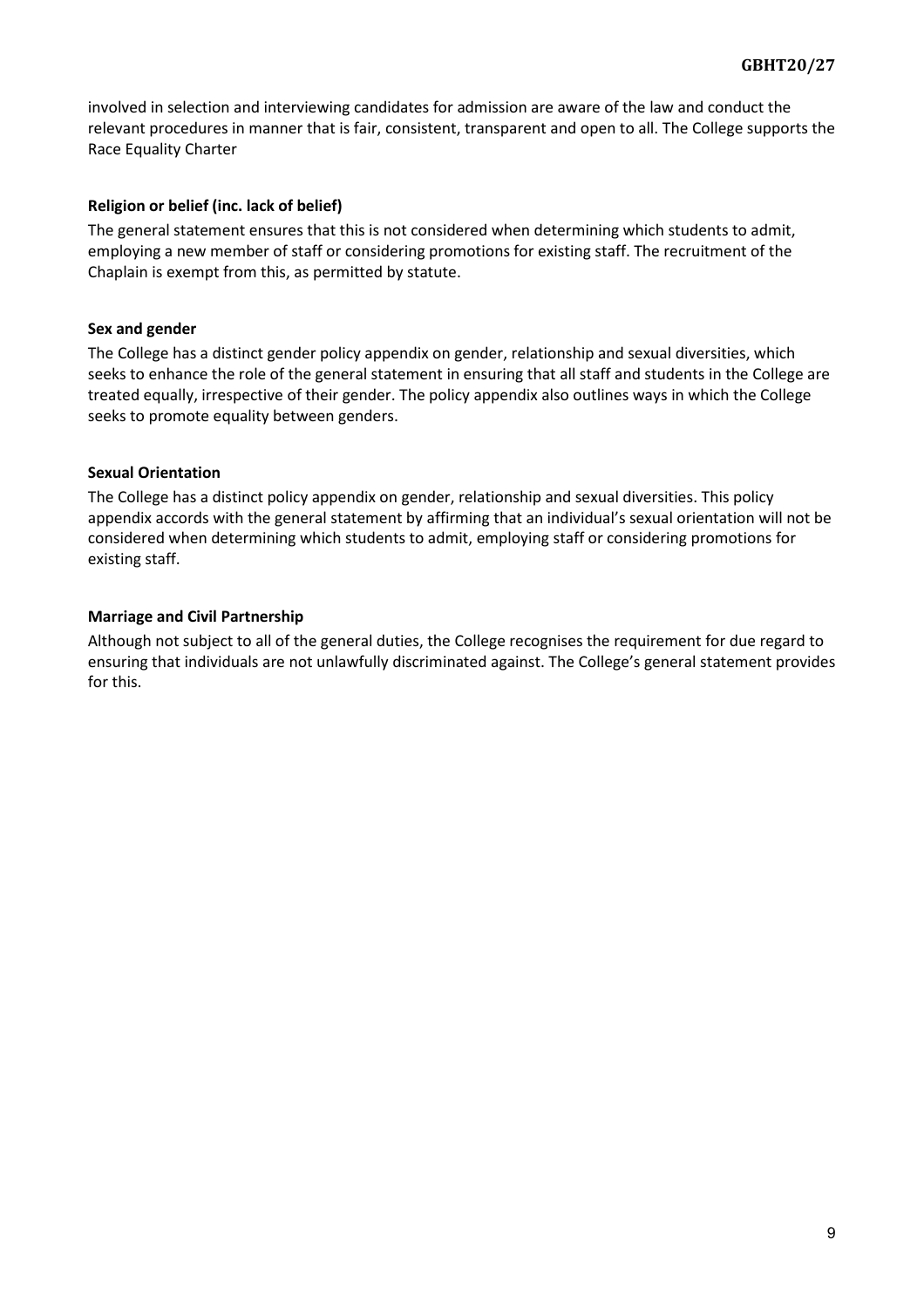# <span id="page-9-0"></span>**Appendix 1 – Disability**

With regards to disability, the College aims, within its community to:

- 1. Promote equality of opportunity between those with disabilities and other persons.
- 2. Provide a work place and learning environment in which staff, students and visitors are treated with dignity and respect and where discrimination and harassment have no place.
- 3. Create an environment, which is as accessible as it reasonably can be, to students, staff and visitors with disabilities.
- 4. Promote positive attitudes towards those with disabilities.
- 5. Encourage participation by those with disabilities in all aspects of College and public life.
- 6. Take account of the disabilities of staff, even where this involves treating people with disabilities more favorably than other staff.

In practice, this means that the College must take account of disability equality in every area of its day-today work.

The College recognises that a person with a disability is someone who has a physical or mental impairment, which has a substantial and long-term adverse effect on his or her ability to carry out normal day-to-day activities. Examples of this can include:

- 1. Sensory impairments.
- 2. Impairments relating to mental functioning, including learning difficulties.
- 3. Long-term health conditions such as diabetes, epilepsy, HIV, cancer or multiple sclerosis.

The social model of disability, which accepts that disability is socially created, informs our disability policy. Responsibility lies with the College to identify barriers or elements of social organisation that exclude people on the basis of disability and work towards removing them whenever reasonably possible. Examples of such barriers include:

- 1. Inflexible organisational procedures and practices.
- 2. Inaccessible information.
- 3. Inaccessible buildings.
- 4. Inaccessible transport.
- 5. Discriminatory health and social support services.

To aid with the further identification and elimination of such barriers, staff and students are encouraged to disclose their disabilities, as this will help us meet our obligations.

#### <span id="page-9-1"></span>**Students with a disability**

The College has adopted the University's Common Framework for Supporting Disabled Students. A copy of the Common Framework Statement is available at<http://www.admin.ox.ac.uk/aad/swss/disability/> .

The College has an anticipatory duty to consider adjustments that could be made to its facilities and working practices to ensure that students with disabilities are able to take full part in all aspects of College life. However, it attempts to tailor its response towards the needs of individual students with a disability where it is appropriate to do so. Taking a holistic approach to the academic and domestic requirements of each student, the Academic Administrator (in their capacity as Disability Coordinator), offers all students who have disclosed a disability that requires adjustments to be made the opportunity to have a personal meeting; where appropriate this involves colleagues from the University of Oxford's Disability Advisory Service and departments/faculties. Records of agreed academic and/or domestic adjustments are held in the Academic Office. The College makes every effort to accommodate the needs of individuals, but at all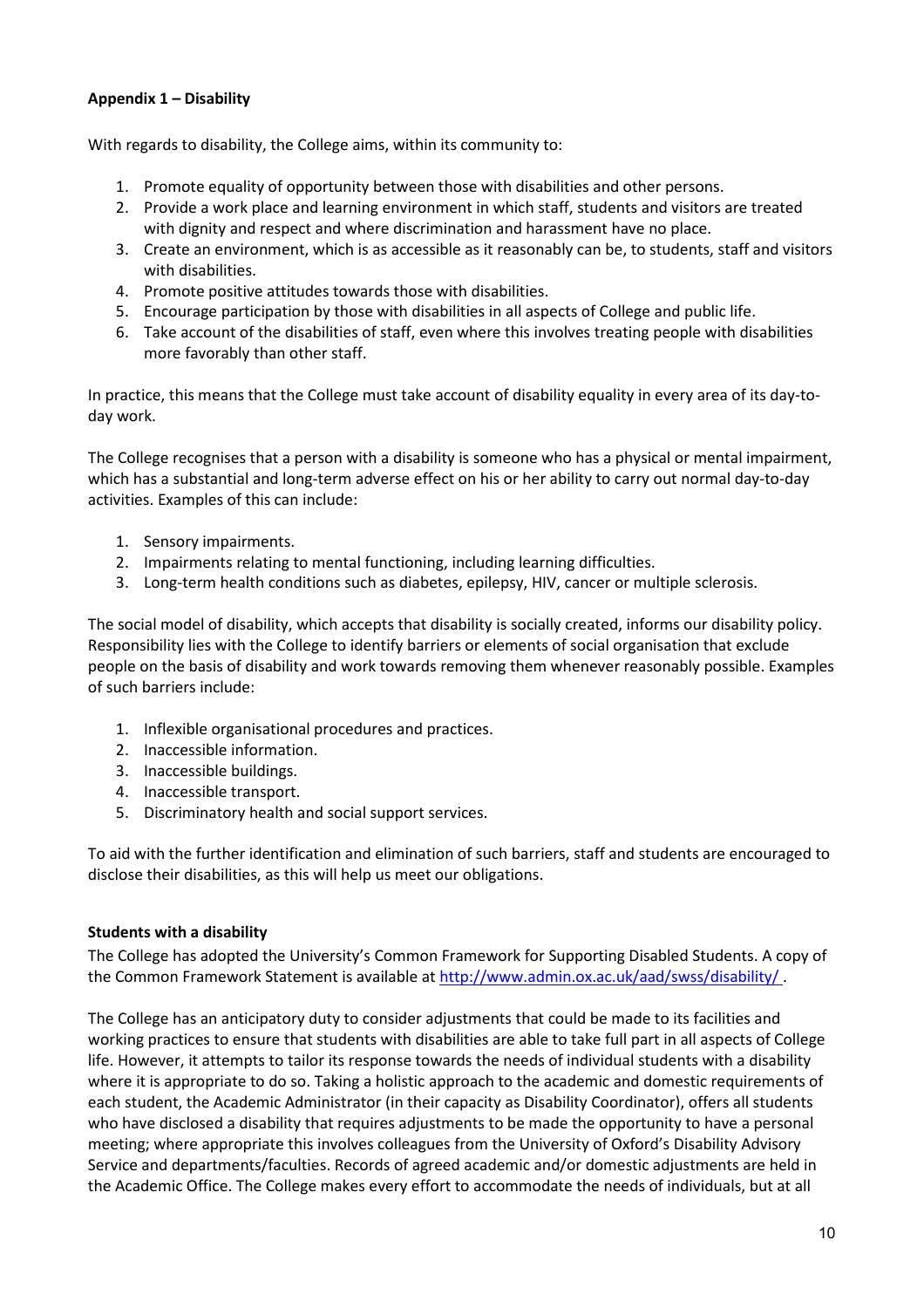times adheres to the principle that any adjustments must be reasonable and not compromise the integrity of academic competence standards.

The College's policy is to have in place a number of general provisions for students with disabilities, prior to application, at interview, on arrival and during their time at the College:

- 1. The College website encourages potential applicants with a disability to contact the Tutor for Admissions and, wherever possible, to visit the College before applying in order to discuss their particular needs and to look at the facilities available.
- 2. Information on disabilities is taken from UCAS forms for undergraduate applicants and University application forms for graduate applicants to determine where it may be necessary to institute special arrangements at interview.
- 3. Disabled applicants who are called for interview are contacted in advance to ensure that any special interview arrangements required are put in place and that all those invited to interview, whether or not they have a declared disability, are given a further opportunity to disclose any special needs.
- 4. In all cases when a prospective or existing student discloses a disability, it is understood that the extent to which that information can be shared is limited by the consent of the student to pass on such information.
- 5. All new students are given the opportunity to attend a group session outlining the full range of the College's welfare provision. This includes information on student-led initiatives relating to welfare.
- 6. All new students are invited to register with the College GP in order to simplify the process of requesting any adjustments required for examinations as well as ensuring an integrate approach to their welfare whilst they are at College.
- 7. The College Nurse and the Welfare Officer are available in College during the week to provide confidential advice and guidance to all students, including those with a disability, whether formally disclosed or not.
- 8. All students receive an email from the Academic Administrator at the start of the year which includes an invitation to disclose a disability if they have not previously done so. The advice given is tailored to the individual upon making such a disclosure, but generally, students are encouraged to contact the University's Disability Advisory Service for an appropriate academic, domestic and allowance assessment.
- 9. The College Library maintains a section on study skills and holds a stock of books on mental health issues and specific learning difficulties.
- 10. The Equality Committee receives and monitors anonymous data supplied by the University, augmented by the College's own data, on students who have either formally or informally disclosed a disability.

# <span id="page-10-0"></span>**Staff with a disability**

The College welcomes applications from those with disabilities and makes every reasonable effort to support disabled employees. Disabled non-academic staff are consulted, at least once a year, to ensure that they have full support for their disability. The College makes every reasonable effort, if employees become disabled, to enable them to stay in employment. The College is committed to ensuring that all employees develop the level of disability awareness needed to make the College's commitment to disability equality work.

The College's policy is to have in place a number of general provisions to encourage disclosure of disabilities amongst both academic and non-academic staff at application, on appointment and throughout their employment with the College:

1. Job advertisements indicate that the College is an equal opportunities employer and, in the further particulars and (where applicable) application form, applicants are invited to make a disability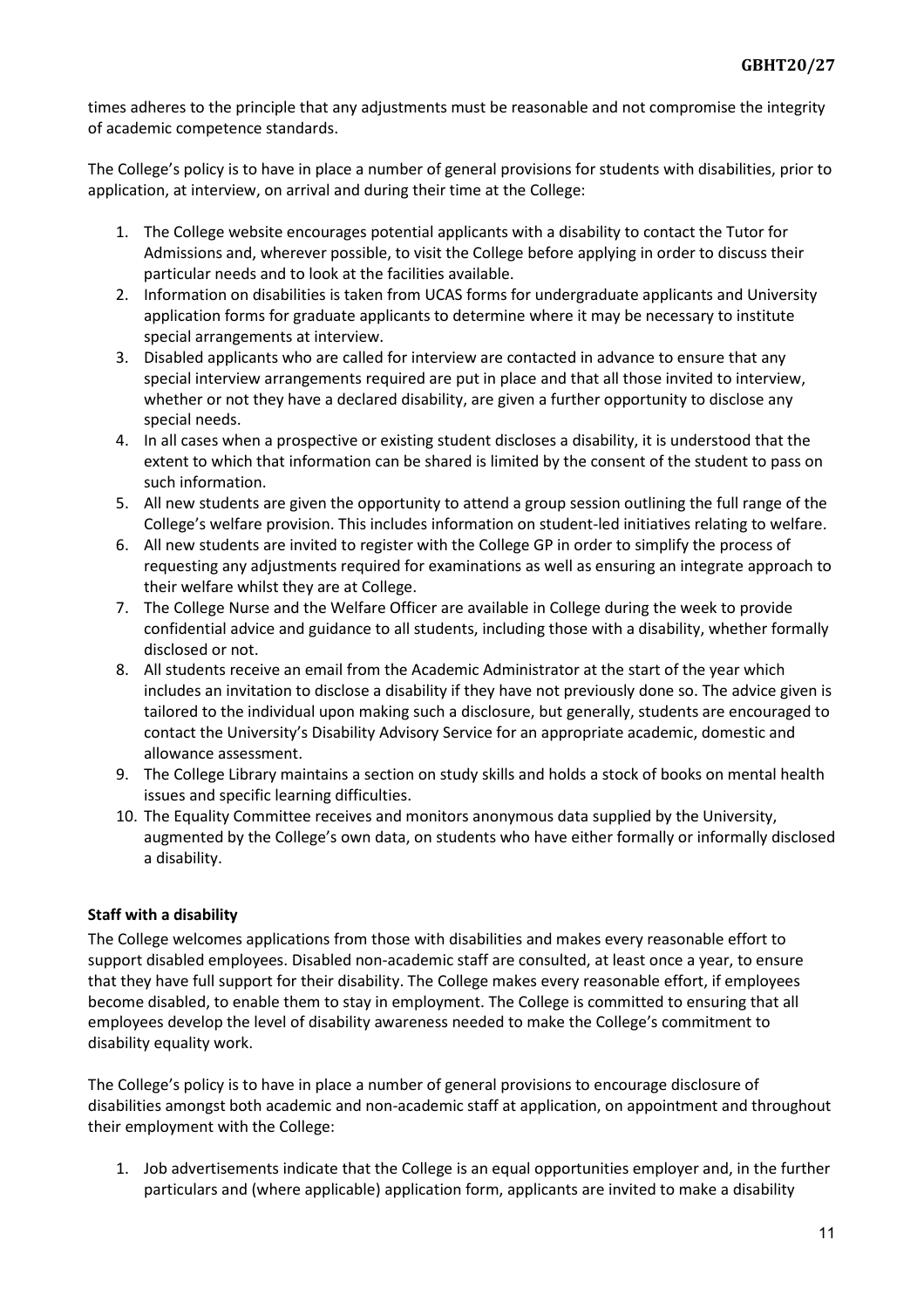disclosure through the submission of an equal opportunities monitoring form. Throughout, assurances are given that the information supplied on that form is not shared with the selection committee.

- 2. Where applicants are invited for interview they are encouraged to disclose any access or other requirements that they might have. The College is committed to the principle of reasonable adjustment to ensure that all shortlisted candidates are able to attend for interview.
- 3. On appointment, individuals are again invited to disclose any disabilities and are assured that disclosure (or non-disclosure) is not a condition of employment.
- 4. All new, non-academic staff are asked to complete a medical questionnaire.
- 5. All new joint appointments with the University of Oxford are required to undergo a health assessment by the University.
- 6. The Equality Committee receives and monitors anonymised data on staff who have formally disclosed a disability.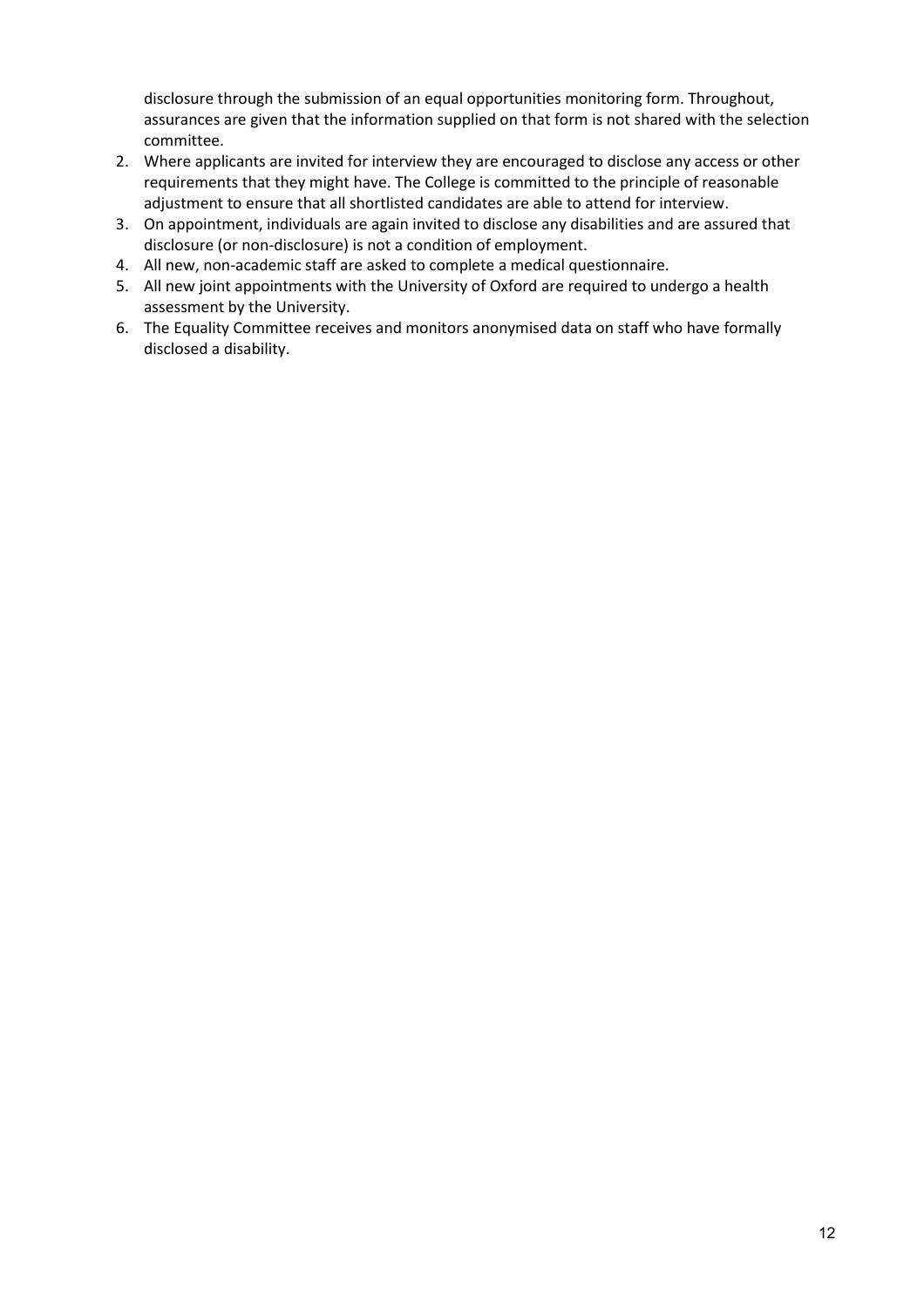#### <span id="page-12-0"></span>**Appendix 2 – Gender, relationship, and sexual diversities**

The objective of this policy is to protect all employees and students of the College from discrimination or harassment connected with any aspect of gender or sexual orientation. It is informed by and will continue to follow the lead of University policies and guidance.

The College aims to advance equality of opportunity and treatment for all people working and studying at the College or applying to do so, and to ensure unfettered access to all services provided by the College irrespective of gender or sexual orientation. In order to achieve this, the College will:

1. Take steps to establish a good gender balance in decision-making processes in all areas of the College's activities.

2. Continue research into gender gaps in student admissions and progress.

3. Support the University's research into causes of the gender gap in final examinations.

4. Encourage more women and non-binary people to apply for academic posts, both for College appointments and by supporting the University in this objective for joint appointments.

5. Take the specific actions discussed under the headings below, and regularly refresh these commitments in light of any changes to the law, University policy, and best practice in the HE sector.

#### <span id="page-12-1"></span>**Students and gender equality**

The College is committed to ensuring that all students are admitted and able to achieve their full potential on the basis of academic merit alone. The College aims to provide services and support on a gender-neutral basis, but recognises that the persistence of a gender gap in final examinations requires initiatives to support female students in closing that gap. The College also aims to protect an equal gender balance in the student population, insofar as it is possible to do so without infringing academic integrity, and might do so through the instigation of specific access or widening participation initiatives. In this context, it is the College's policy to:

1. Develop its access and widening participation activities in ways to ensure that applications to the College, and to Oxford more generally, are received from the widest possible field with people of all genders well represented.

2. Support the University in the development of an access and widening participation agenda, which, whilst being gender-neutral in terms of outcomes, is tailored to ensure balanced gender participation in higher education.

3. Continue to participate in the [Common Framework for Colleges and Faculties](https://www.ox.ac.uk/admissions/undergraduate/applying-to-oxford/decisions/common-framework?wssl=1) and continue to be fully committed to the Code of Practice for Undergraduate Admissions.

4. Support the University in its efforts to ensure gender equality in the admission of graduate students.

5. Continue the role of the Tutor for Women as a Fellow of the College to specifically represent women's interests in the academic and social life of the College.

6. Ensure that resources for non-academic student activities are allocated on a gender-neutral basis.

7. Monitor the gender balance both in terms of population and academic performance, and specifically in relation to final examination performance, through Equality Committee and require it to make specific proposals to Governing Body to ensure equality in this area.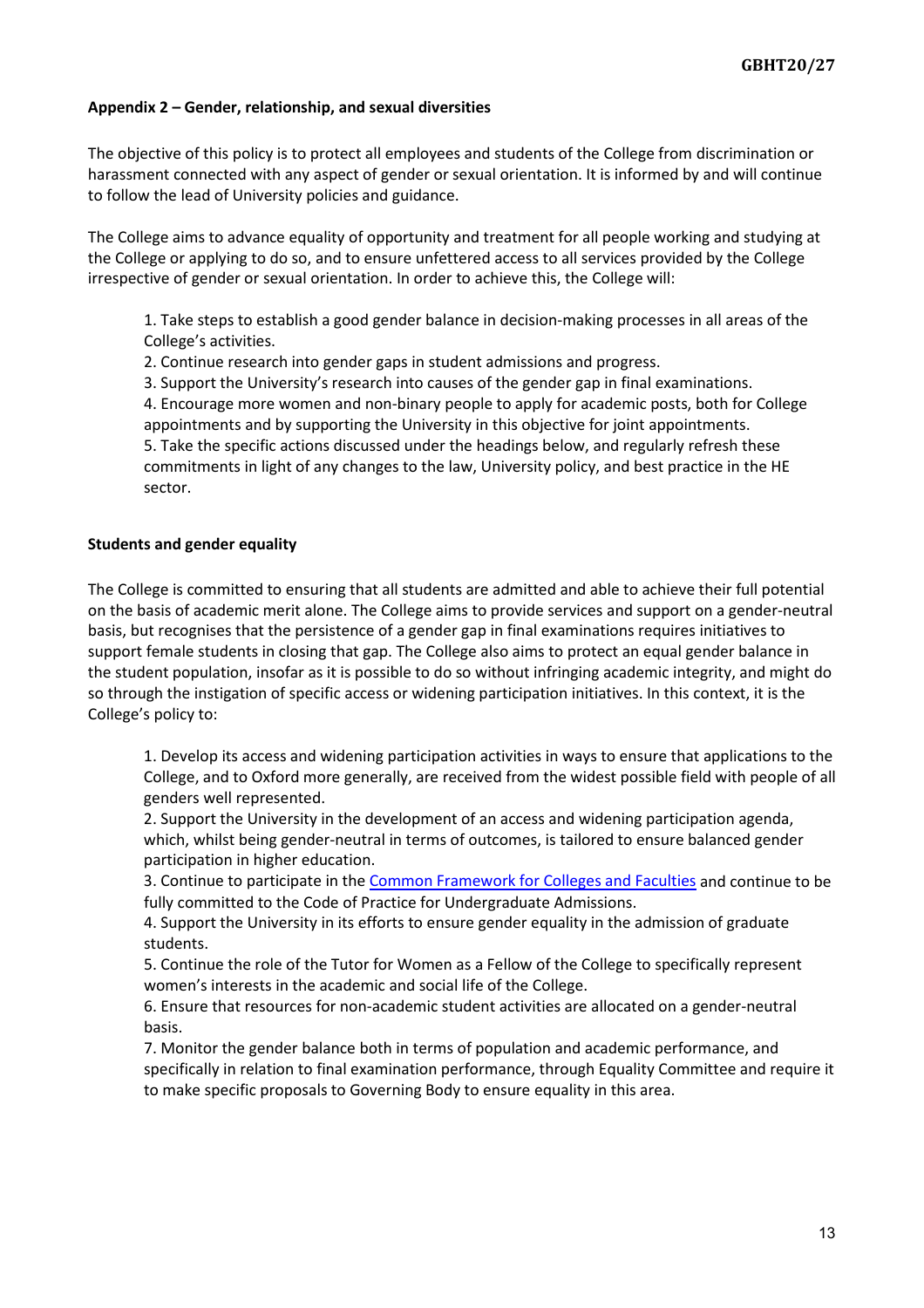## <span id="page-13-0"></span>**Staff and gender equality**

The College is committed to ensuring that men and women, and those of other genders, who are employed by it are treated equally and to ensuring a good gender balance amongst its workforce. The College supports the staff benefits provided by the University and, as far as possible attempts to replicate similar arrangements for academic and non-academic College-only appointments. A number of separate policies, outside the scope of the Equalities Policy, have been developed in recognition of wider family and other caring commitments. These are published in the College Handbook, are kept under regular review and are considered by Equality Committee where appropriate. In this context, it is the College's policy to:

1. Prefer equal representation of men and women on both statutory and ad hoc committees where it is reasonably practical to achieve.

2. Continue to support the University in the development and progression of its Gender Equality Scheme.

3. For each academic post that becomes vacant, consider appropriate mechanisms to encourage a greater number of applications from women and other under-represented genders than are traditionally received.

4. Ensure that recruitment, progression and promotion are based entirely on relevant criteria, which do not include considerations of gender, while nonetheless recognising that women, trans people, and therefore especially trans women, will have experienced structural disadvantage which may have limited their opportunities to demonstrate those criteria.

5. Adhere to the principle of equal pay for work of equal value.

## <span id="page-13-1"></span>**Gender transition**

Wadham understands the concept of 'gender transition', as used in this policy and elsewhere, to refer to a broad spectrum of potential social, administrative, and medical changes that a person may make in relation to their gender identity. In keeping with the University policy, we explicitly include people with non-binary gender identities, intersex people, and people with no ability or intention to pursue a medico-legal transition. As a result our commitment to trans and intersex equality is much broader than the Equality Act criterion of 'gender reassignment'.

Any student wishing discuss their gender identity or transition in confidence, may do so with the SU trans rep, the SU/MCR LGBT+ and Welfare Officers, as well as the Dean, Senior Tutor, Chaplain, or Welfare Advisor.

Any staff member wishing discuss their gender identity or transition in confidence, may do so with the Senior Tutor (academic staff), Domestic Bursar (support staff), Chaplain, or HR Manager.

If the member of staff/student wishes to go through the process of changing their name and gender 'officially', any of those named above will work with the student or staff member and other relevant members of college so that the staff member/student has as little stress placed upon them as possible. The staff/student's wishes and needs will be respected at all times, and any the process will be staff/student led. To support this work, a list will be maintained of all college systems which record a person's name, gender, title, and/or pronoun. All college departments that hold such databases and systems will be made aware of the importance of timely updates, as well as the importance of providing continuity of service so that transitioning people are not disadvantaged. An example of this would be IT ensuring that an updated email address is added to all the same mailing lists that the person was on before.

Wadham understands that a student may require some time out of their studies during the transitioning process for a variety of reasons, and a student may therefore request to suspend their status while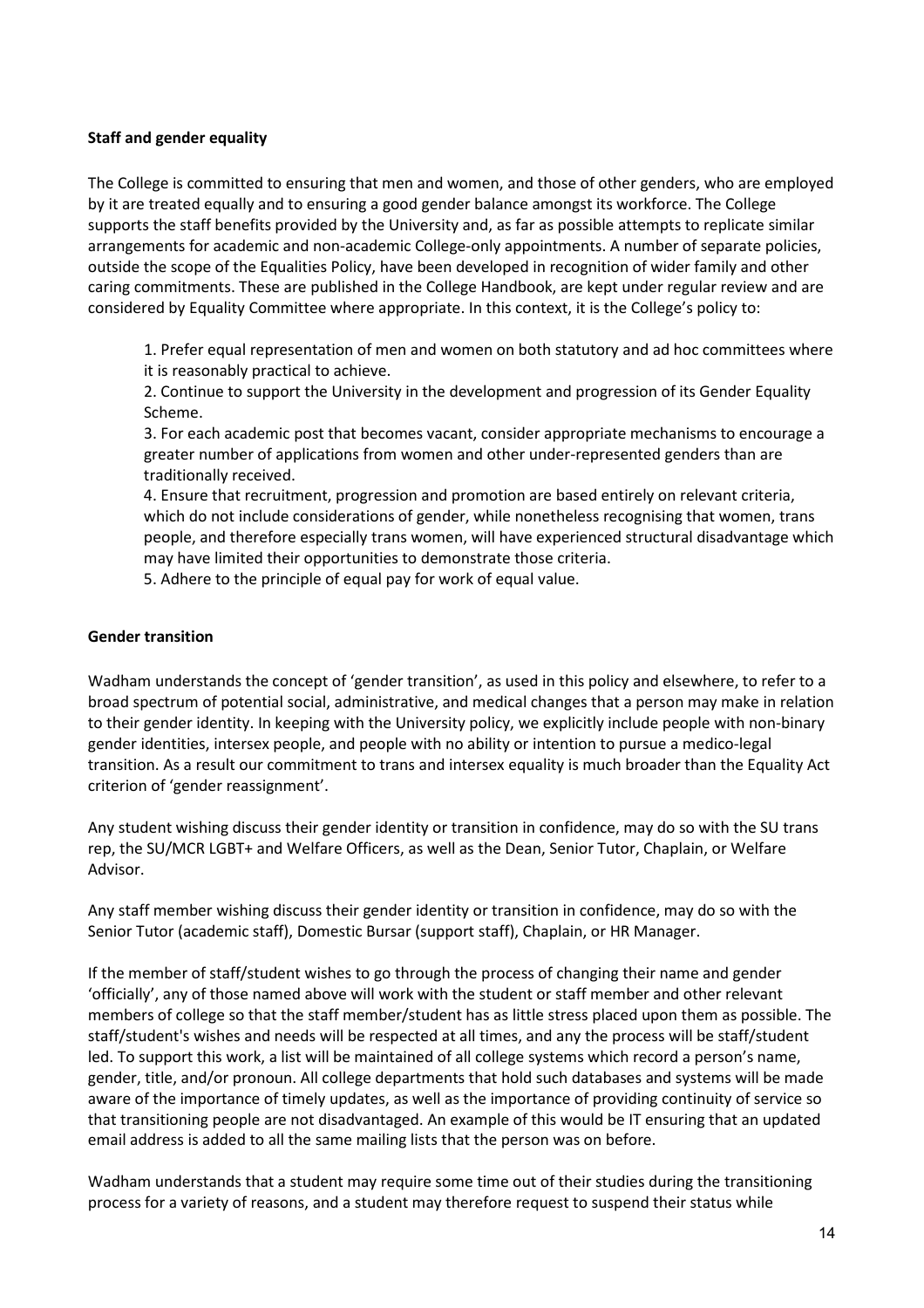transitioning. College will support the student and help to provide them with all the relevant information throughout the process.

Wadham is understanding of the wide and varying needs of students' and staff members' individual gender identities, and strives to support each student and staff member as much as possible; as part of this, the College welcomes constructive feedback to ensure our support is correct. Staff members and students may speak to any relevant member named above to discuss their experiences. The College supports the University Transgender guide and policy which is available at

[http://www.admin.ox.ac.uk/eop/transgender.](http://www.admin.ox.ac.uk/eop/transgender)The College's Equality Committee, in consultation particularly with SU LBGT+ reps or others, will consider and develop College practices and policies in line with this guidance.

## <span id="page-14-0"></span>**Sexual and relationship diversity**

The College's policy on sexual orientation was developed with reference to a joint policy statement to combat homophobia in universities and colleges, agreed by academic trades unions in England. The College aims to create an environment in which all staff and students, whatever their sexuality or relationship status, feel equally welcome and valued, and in which homophobia is not tolerated. The College recognises the extent of heterosexist assumptions in society, and the existence of homophobia and transphobia. In this regard, it is the College's policy that:

1. Recruitment, progression, and promotion of staff is based entirely on relevant criteria, which do not include sexual orientation.

2. Everyone is treated with equal dignity and fairness regardless of their sexual orientation. 3. The College will provide a supportive environment for staff or students who wish it to be known that they are LGBT+. However it is the right of individuals to choose whether they wish to be open about their sexuality in College. To 'out' someone, whether staff or student, without their permission is a form of harassment, and will be treated as such.

4. Assumptions will not be made that partners of staff and students are of a different gender/sex. Workplace benefits will apply equally to same-gender/sex partners.

# <span id="page-14-1"></span>**Freedom from harassment**

Homophobic, transphobic, and misogynistic abuse, harassment or bullying (e.g. name-calling/derogatory jokes, unacceptable or unwanted behaviour, intrusive questions) is a serious disciplinary offence, and will be dealt with under the appropriate procedure as published in relevant handbooks. It is explicitly noted that repeated and intentional use of disavowed names or pronouns to refer to a person is considered an act of harassment.

Homophobic, transphobic, and misogynistic propaganda, in the forms of written materials, graffiti, songs or speeches will not be tolerated. The College undertakes to remove any such propaganda as quickly as possible whenever it appears on the premises and to take action against those responsible.

Recognition is given that women and LGBT+ students come from diverse backgrounds and the College will strive to ensure that they do not face discrimination either on the grounds of their gender or sexual orientation or with regard to other aspects of their identity.

Gender, sexual, and relationship diversity issues will be included in all equality training, internal attitudinal surveys, monitoring of complaints of harassment etc. and the results published.